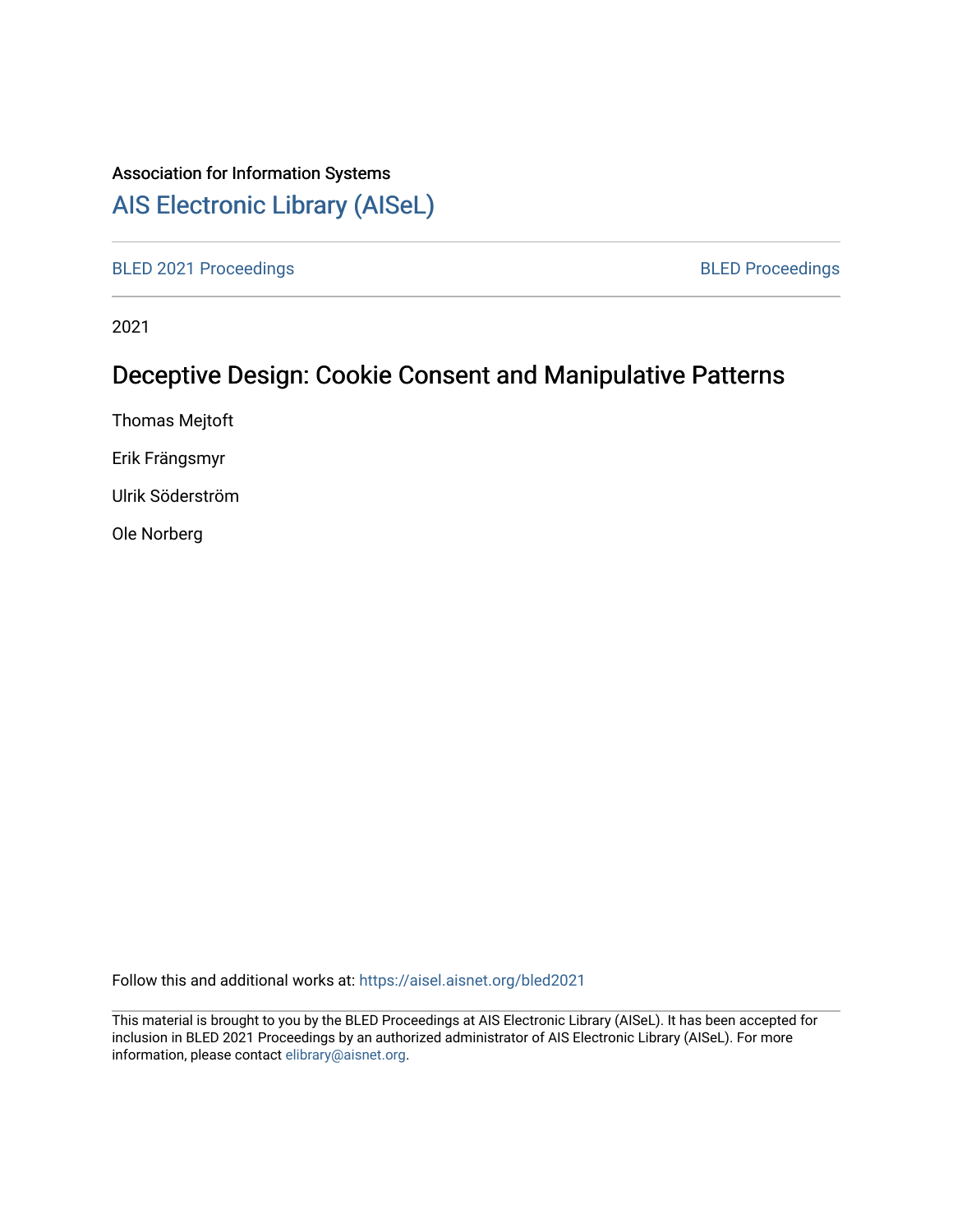## **DECEPTIVE DESIGN: COOKIE CONSENT AND MANIPULATIVE PATTERNS**

### THOMAS MEJTOFT, ERIK FRÄNGSMYR, ULRIK SÖDERSTRÖM & OLE NORBERG

Umeå University, Digital Media Lab, Sweden; e-mail: thomas.mejtoft@umu.se, erik.frangsmyr@gmail.com, ulrik.soderstrom@umu.se, ole.norberg@umu.se

**Abstract** As a larger proportion of our lives moves onto the web, so does important and valuable information. This has led to an increase in different kinds of manipulative patterns (dark patterns) in web design with the sole purpose of being deceptive and tricking users. This paper discusses the comprehensive suite of deceptive design patterns on Internet services where the users are expected to comply with the use of cookies. This was done by analyzing 50 different home cooking recipe websites, regarding their appliance to GDPR and how they use different dark patterns in their design. Even though legislation tries to move the choices from the website to the user, it is clear that by using deceptive design patterns it is possible to "bypass" the legislation and trick the user into making a favorable choice for the owners behind the website. The results show that out of the websites that were GDPR approved, a majority still use two types of deceptive design patterns - misdirection and sneak into basket.

**Keywords:** deceptive design, dark patterns, cookie consent, GDPR



DOI https://doi.org/10.18690/978-961-286-485-9.29 ISBN 978-961-286-485-9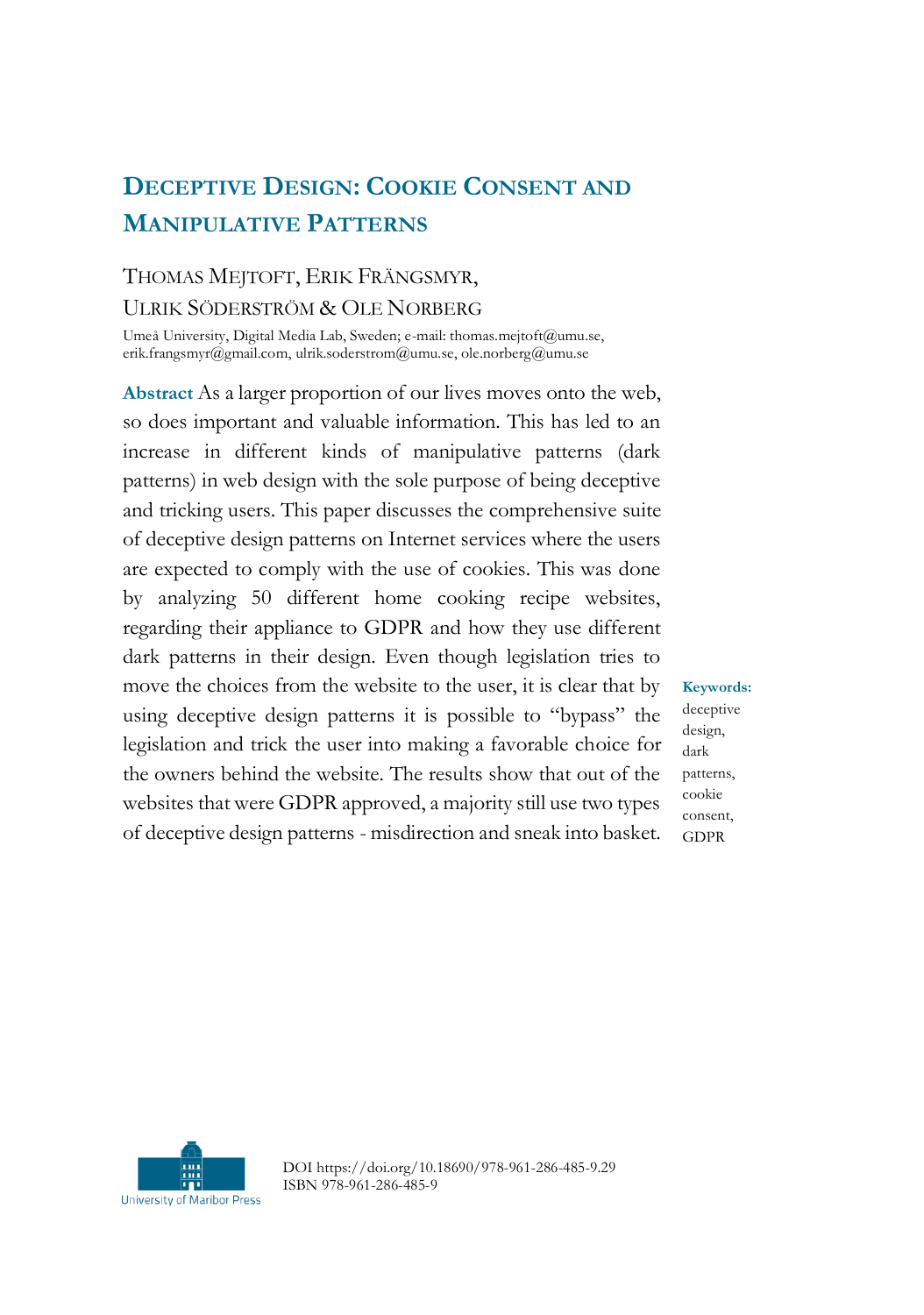#### **1 Introduction**

Since the very first web page, there has been constant changes to the design to create usable designs that increases the user experience. New guidelines have gradually evolved to enable great designs for various digital devices (Nielsen, 2018; Shneiderman, 2009). This constant perfection has made the vast majority of web sites intuitive and easy to use for most users. However, as the field of user experience on the web has gradually evolved during the last 25 years, so have underhanded tactics colloquially known as dark patterns or deceptive designs (Brignull, 2011). These features of design are just as carefully crafted but with another purpose than to lead the user in the right direction. Hence, a dark pattern is "a user interface carefully crafted to trick users into doing things they might not otherwise do, such as buying insurance with their purchase or signing up for recurring bills" (Brignull, 2013). Unlike concepts like e.g. digital nudging, which is about creating solutions that help the user to make the choices in their best interest by altering the choice environment (Thaler & Sunstein, 2008; Mejtoft et al., 2019), deceptive design is about manipulating a user into doing something that is not in the user's best interest but in the interest of the owner of the website.

As people spend an increasing proportion of their lives on the web and the selfdisclosure increase with more user generated content (Blackshaw & Nazzaro, 2006) and the use of e.g. social media (Kaplan & Haenlein, 2010), the need for digital integrity and privacy becomes important issues. This has become even more important during the Covid-19 pandemic, when an increasing part of our leisure and work time is spent online. Integrity is a "personal choice" (Killinger, 2010) and privacy is the "right to be let alone" (Warren & Brandeis, 1890). All this collection of data can e.g. be done by a company with, or without, consent or totally voluntarily by the users, so called personal informatics (Wilson, 2012). One important difference between the old analogue systems with notes and the current digital systems is the much higher traceability and foreverness of digital information and the opportunities to manipulate users using this information to alter systems (Kramer, Guillory & Hancock, 2014). This has led to an increase in different types of manipulative patterns in web design with the sole purpose to be deceptive and trick the users. A common way of creating deceptive design patterns and purposely tricking the user into making non-favorable decisions when collecting and using user data is to use cookies. Recently, there have been legal initiatives to try to strengthen the consumers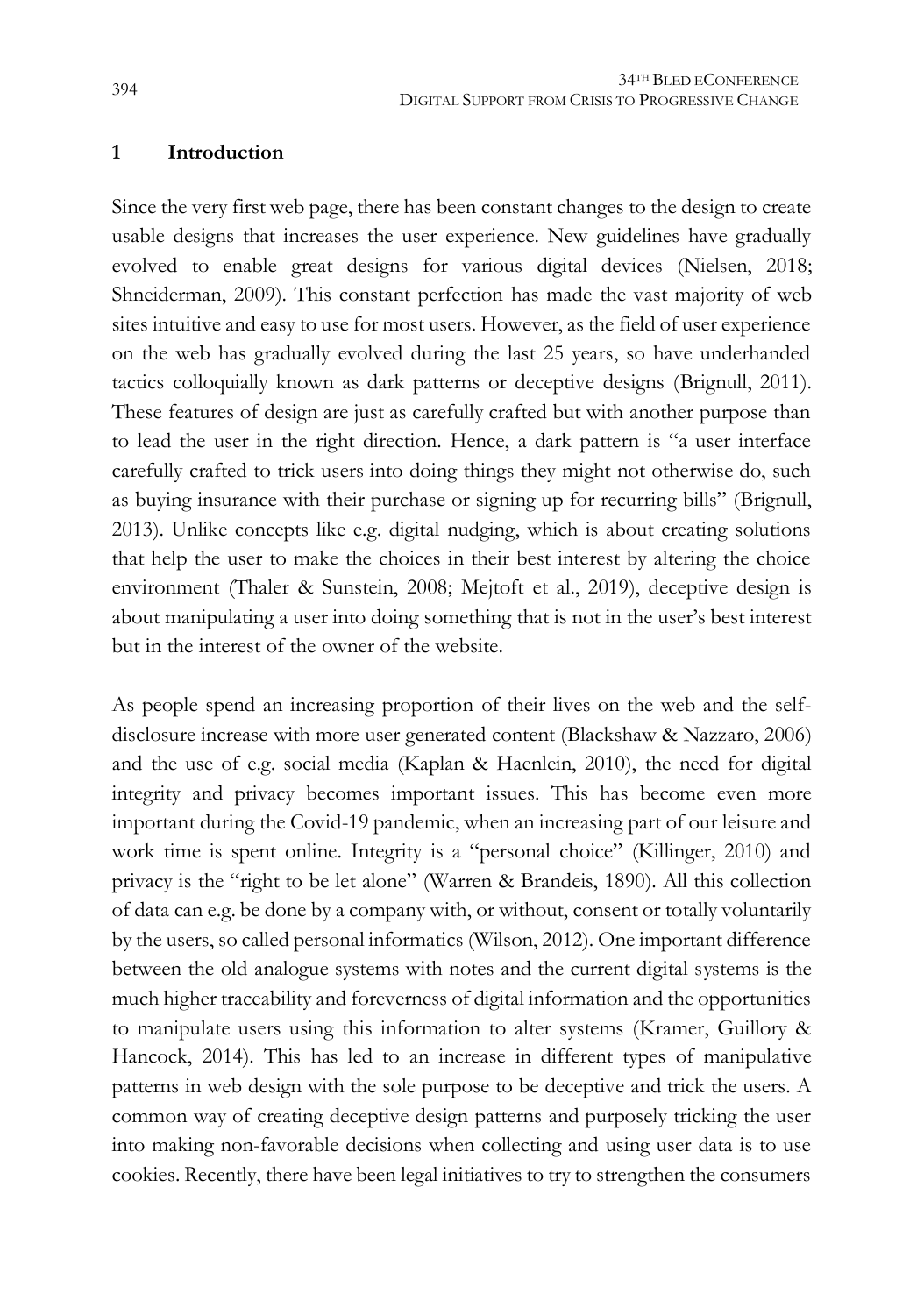rights within this area e.g. the General Data Protection Regulation (GDPR) (European Commission, n.d.).

The objective of this paper is to discuss and analyze different deceptive web design patterns where users are expected to comply with the use of cookies. To achieve the objective the following research questions will be discussed: (1) What are the most commonly used deceptive design patterns and the effect of those? (2) How can users avoid involuntary sharing of personal data?

#### **2 Background and Theory**

The main idea behind web design and the guidelines (Nielsen, 2018; Shneiderman, 2009) for creating accessible and usable websites is to create an honest design. This is also one of the ten principles of good design stated by Dieter Rams in the 1970s - "Good Design is honest: It does not make a product more innovative, powerful or valuable than it really is. It does not attempt to manipulate the consumer with promises that cannot be kept" (Rams, n.d.). However, deception is pretty much the opposite. Deception can be described as the act of "hiding the truth" and in the realm of business this means "dishonest or illegal methods that are used to get something, or to make people believe that something is true when it is not" (Cambridge dictionary, n.d.). This can be used to describe design choices that have the users unconsciously share information which they normally would not do (D'Onfro, 2015).

The term Dark Patterns was coined in the aftermath of the boom of e-commerce websites that in order to generate sales and traffic were designed using deceiving user interfaces to manipulate users in different ways (Jaiswal, 2018). In a broader aspect, Dark Patterns use developers' and designers' knowledge of human psychology (Gray et al., 2018) and UX design to theoretically flip "honest" design into "evil" (Valjak, 2018).

The design patterns in Table 1, describes some of the psychological effects, inflicted among the users, that the designers want to build on. Persuasive design is a practice where the idea is to purposely influence the users' behaviors through the characteristics of a service. This can be done by designing for a behavior as a product of motivation, ability and triggers (Fogg, 2009). Consequently, many game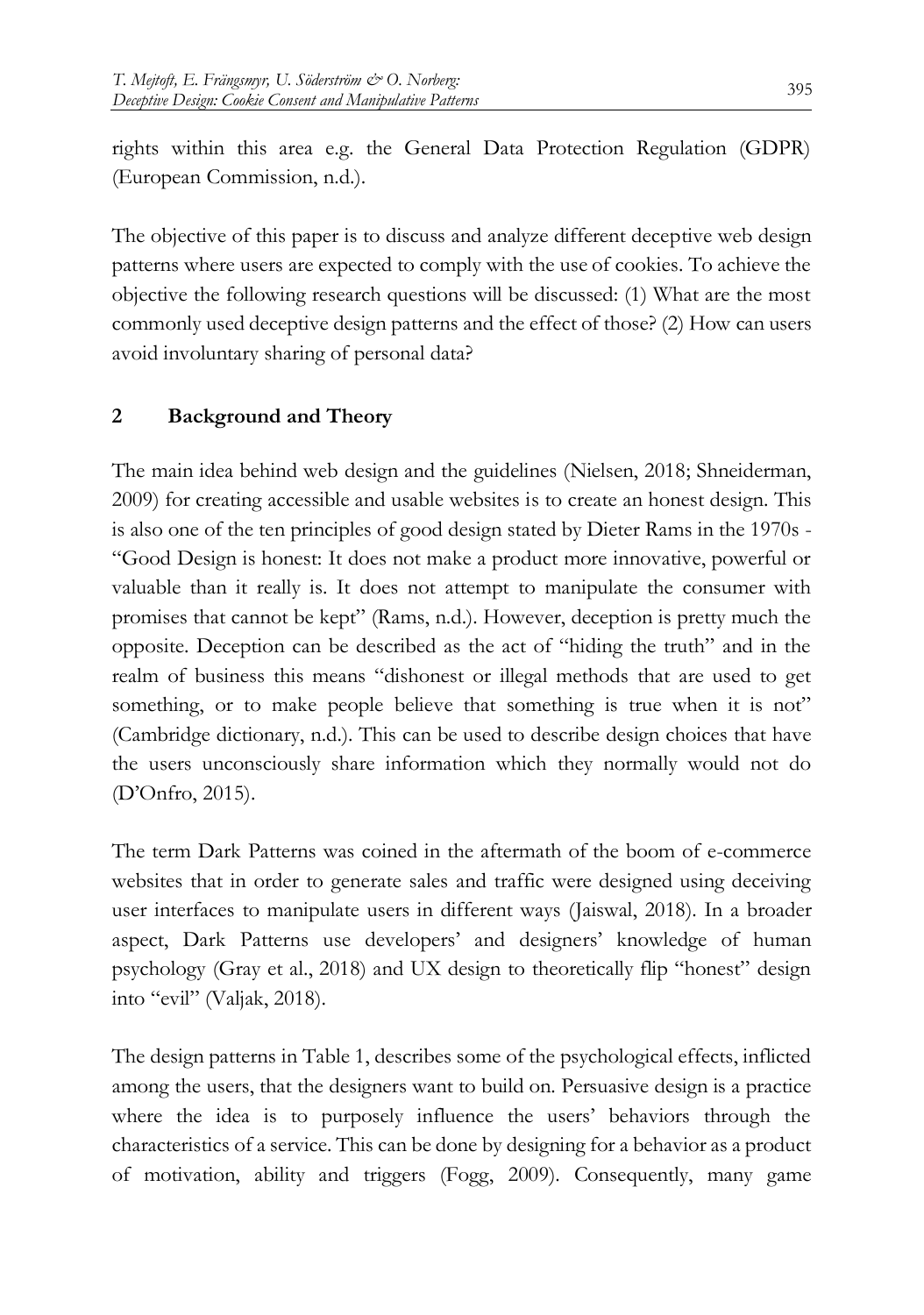mechanics used to enhance activities through gamification (Robson, 2015; Zichermann & Cunningham, 2011) touch upon the problem and similar patterns as deceptive design. There are usually two sides - the same mechanics that can be used to enhance motivation to make users do good (Papworth & Mejtoft, 2015), can also be used to cause harm to the users in different ways.

| Dark pattern           | Description                                                         |  |  |
|------------------------|---------------------------------------------------------------------|--|--|
| Misdirection           | The design purposefully focuses the attention on one thing to       |  |  |
|                        | distract the attention away from another.                           |  |  |
| Sneak into Basket      | The user attempt to purchase something, but somewhere in the        |  |  |
|                        | purchasing journey, the site sneaks an additional item into your    |  |  |
|                        | basket, often using an opt-out radio button or checkbox on a prior  |  |  |
|                        | page.                                                               |  |  |
| <b>Trick Questions</b> | While filling in a form the users respond to a question that tricks |  |  |
|                        | the user into giving a non-intended answer. When glanced upon       |  |  |
|                        | quickly, the question appears to ask one thing, but when reading    |  |  |
|                        | carefully it actually asks another thing.                           |  |  |
| Bait and Switch        | The users set out to do one thing, but a different, undesirable     |  |  |
|                        | thing happens instead.                                              |  |  |
| Confirmshaming         | Guilting users to "opt in" by making them feel bad for saying no.   |  |  |

| Table 1: Description of common Dark Patterns (Brignull & Darlo, 2019) |  |  |
|-----------------------------------------------------------------------|--|--|
|                                                                       |  |  |

### **2.1 GDPR approved**

The General Data Protection Regulation (GDPR) (European Commission, n.d.) is a regulation on privacy and data protection within the European Union (EU). The regulation applies to all companies that collect or use data of citizens that reside within the EU and the EEA, regardless of the location of the company. Since May 2018, when GDPR was put into action, Internet services who utilize cookies (Koch, n.d.) to collect user data are obligated to inform the user of e.g. what type of data is collected and how the service is using the data. To comply with the GDPR, Internet services appear to do the following (Dabrowski et al, 2019; Koch, n.d.): (1) services refrain from using persistent cookies at all, (2) EU users are banned from using the specific service, and (3) a service asks for explicit user consent and only then sets the cookies, leaving the site usable without consent. If consent is asked for, there is frequently a banner spanning over a service's pages asking for consent. The latter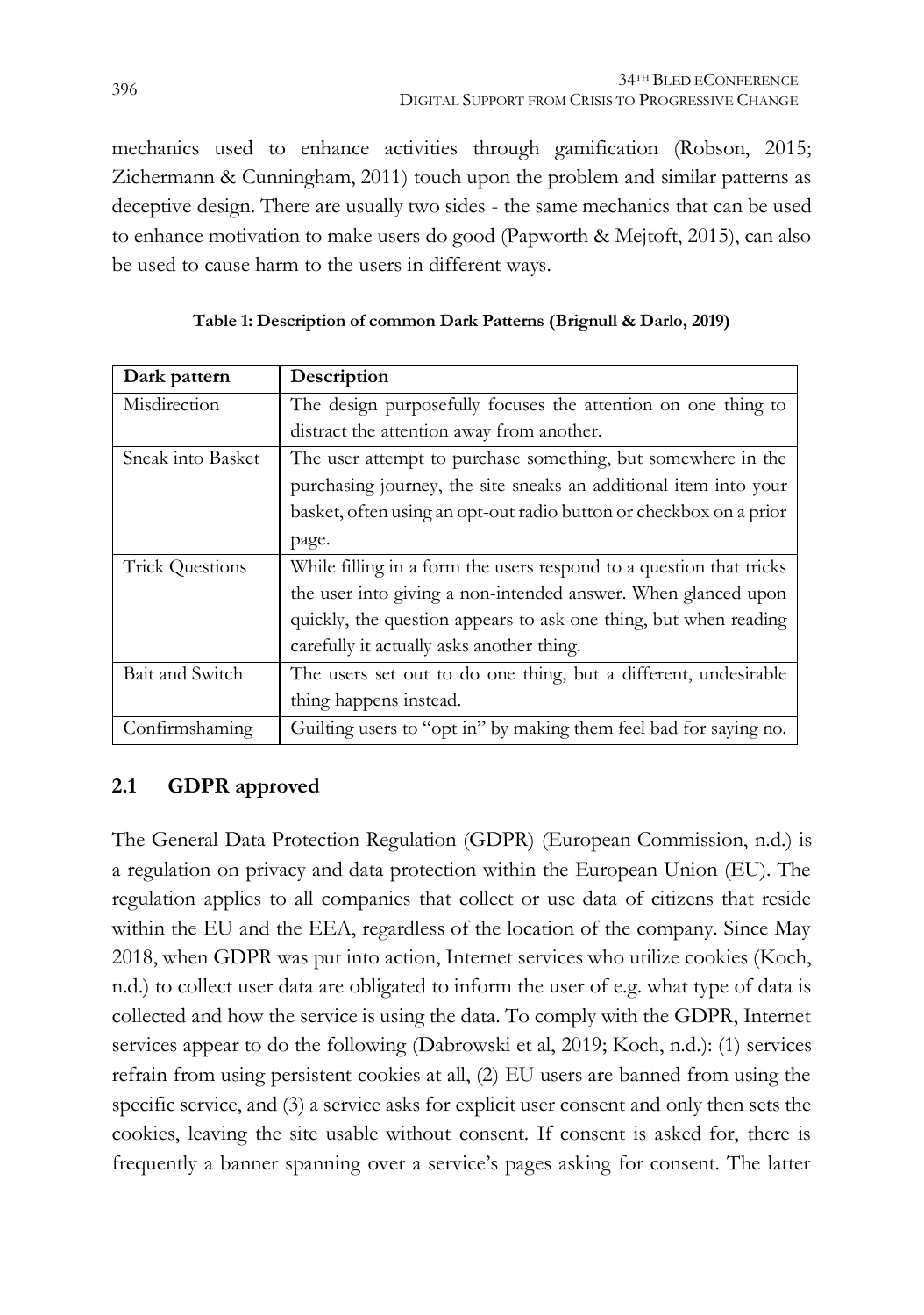alternative sites tend to use deceptive design patterns to have the user consent to cookies by applying different types of Dark Patterns.

To be able to define if the usage of cookies is according to the regulations, GDPR.EU (European Commission, n.d.) has a general explanation of what cookies are and how they should be implemented according to the GDPR (Koch, n.d.). There are four different types of cookies purposed - Strictly necessary cookies, Preferences cookies, Statistics cookies, and Marketing cookies. In this paper the focus is on the Strictly necessary cookies, as Strictly necessary cookies are the cookies that are essential for the user to be able to use the website and its features in an intended fashion. Other types of cookies are those which must be confirmed by the user or those that the user need to be informed about according to the GDPR. According to EU requirements, cookies on a website must comply with the following: (1) Have the users' consent before any cookies are in use, except strictly necessary cookies, (2) Provide the necessary information about the cookie and its collection of data before the consent, (3) Save the consent information from the user, (4) Provide the user of accessing the service even if they do not allow the use of certain cookies, and (5) Provide an easy way for the user to change their consent or cookie settings.

#### **3 Method**

A comprehensive analysis of 50 different home cooking recipe websites was done by first distinguishing how many websites were GDPR approved. Then out of the approved websites, an extended evaluation of the design was made to discern any types of deceptive designs. From these designs, an A/B test was created consisting of two websites (Test A and B) combined with a survey, to then be evaluated.

#### **3.1 Website analysis**

Using Alexa (2019) Top 500 Ranking, the top 50 websites on the list were analyzed by comparing each website's approach to using cookies to the definition of a correct usage according to GDPR.EU (European Commission, n.d.; Koch, n.d.). To see if the websites are using cookies correct each website was launched into Google Chrome Incognito mode, where the website was inspected with Developer tools >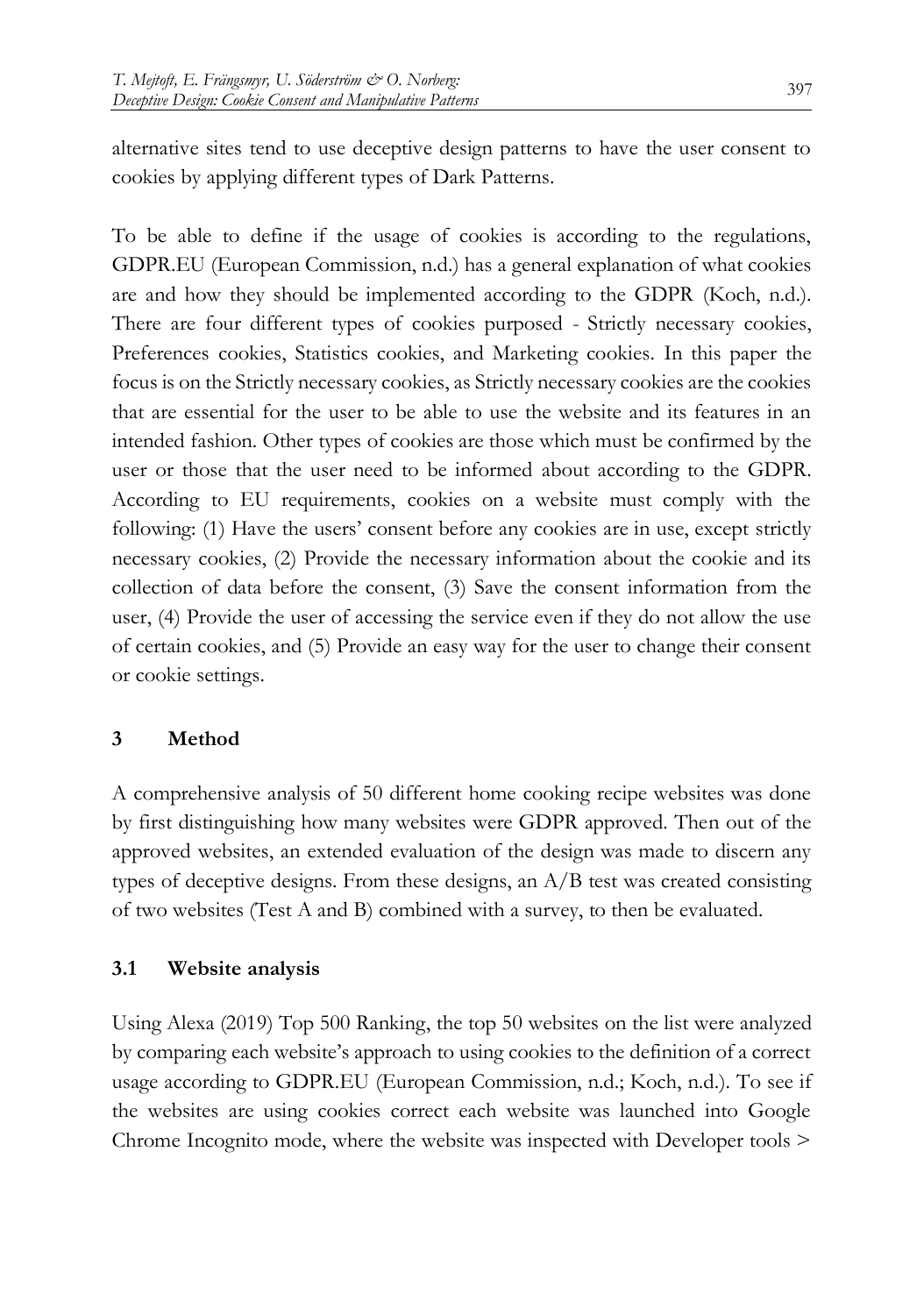Application > Cookies. In this mode all active cookies appeared, which could be categorized between Strictly necessary cookies or others.

After distinguishing which websites were GDPR approved, these websites were evaluated to determine if, and what type of, deceptive designs were being used. Brignull and Darlo's (2019) Types of Dark Patterns were used as a reference to find the most commonly used deceptive design patterns.

### **3.2 Testing and survey**

An A/B-test was conducted with two websites created, to be able to compare two different cookie prompt approaches. Test A included a website with a cookie prompt made by using the most common Dark Patterns found from the Website analysis, and Test B's cookie prompt was made without Dark Patterns. The two different websites had three possible surveys, where all surveys had the same content and questions. The only thing differentiating the tests was the fact that if a participant Accepted or Declined the cookie prompt they would come to the corresponding survey. If the participant remained undecided, they stayed on the current survey (Figure 1).



**Figure 1: Flowchart showing how participants decision on accepting, declining or remaining undecided affected which survey was shown**

*Test A (small banner cookie prompt):* The Test A cookie prompt (Figure 2a) was inspired by two defining Dark Pattern Methods - Sneak in the Basket and Misdirection. The prompt was small to not distract the user from the website content too much. The text on the prompt stated: "This site uses cookies to provide you with a great user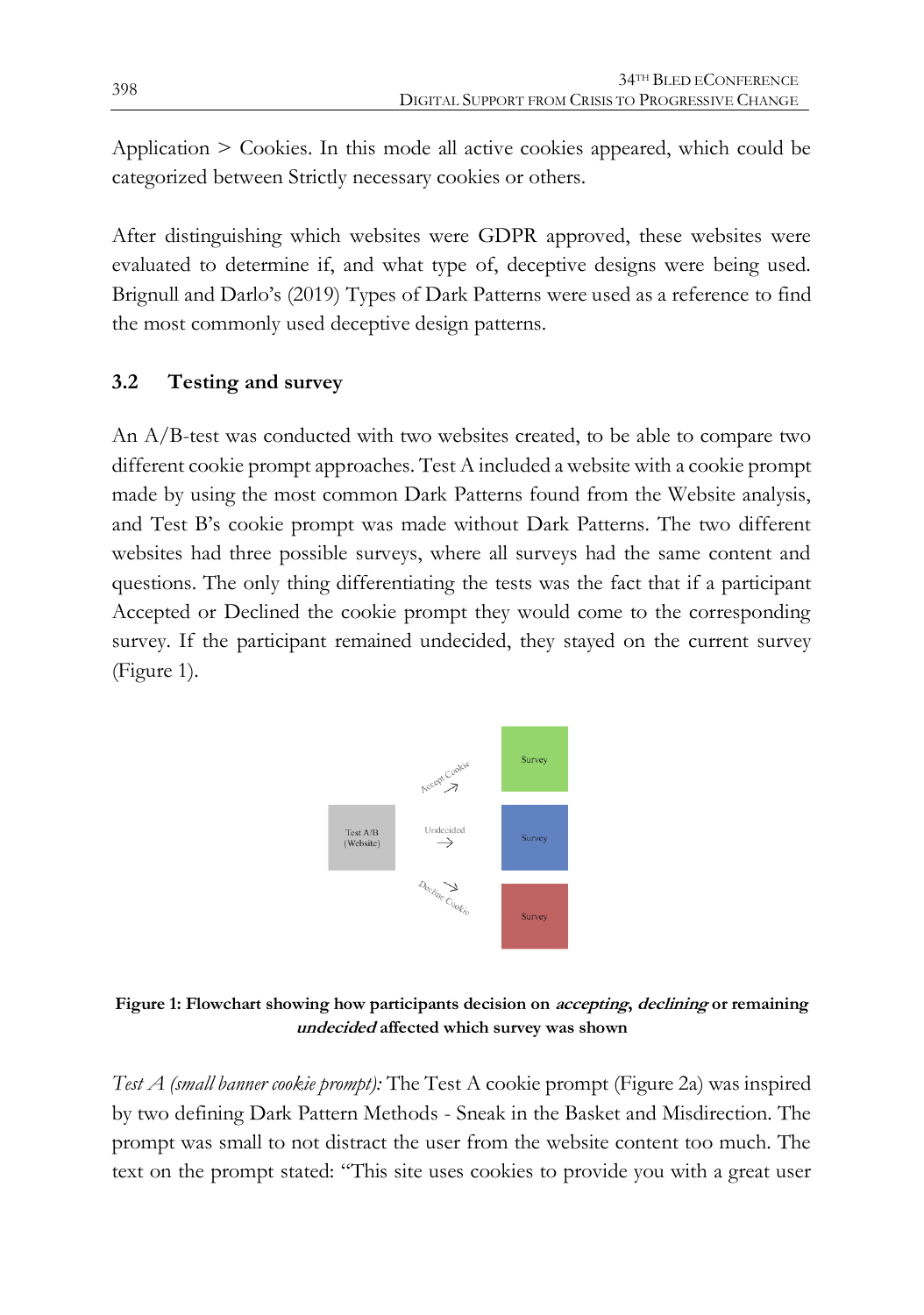experience. By using this site, you accept our use of cookies.", which corresponded to the Sneak in the Basket method, as it informed the user that if a decision is not actively made, the user automatically accepted the cookies when using the site. Note that there were no other cookies used on the website than the strictly necessary ones, to be able to know if the participants Accepted or Declined the cookie prompt. The Accept button was green and bright, while the Decline button was gray an unattractive, which corresponded to Misdirection. The text even had a hidden link under "Use of Cookies", where it would explain what types of cookies were being used. This was purposely hidden to not draw attention away from a big green button.



**Figure 2: Screenshot of (a) Test A and (b) Test B**

*Test B (full screen cookie prompt):* The cookie prompt created for Test B was much clearer and more informative than Test A (Figure 2b). The text was more informative and showed the option to go to "Use of Cookies" more distinctly. The option to Decline or Accept cookies was made less hierarchically than in Test A by having the buttons the same color and they explained what each button was meant to do, either to decline cookies or to allow cookies.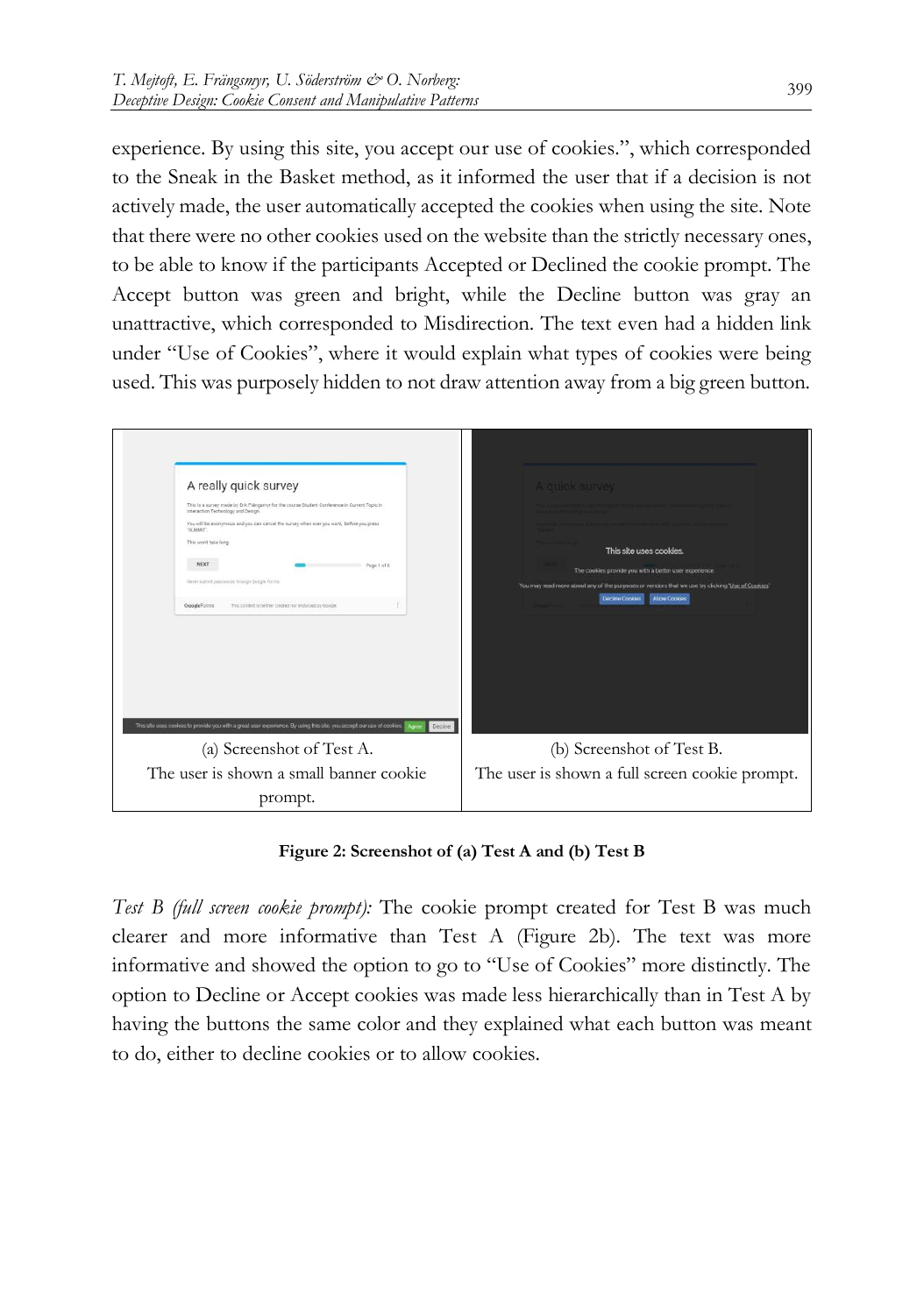### **3.3 Participants**

In total 40 respondents took part of the study, 20 respondents did Test A and 20 respondents did Test B. All participating respondents were from Sweden and was between the age of 20 and 65 years, where a majority were students between the age of 20-25 years. The research study was carried out during 2019. The tests were conducted online and a link to the corresponding test website was sent to each participant, where they could participate in the test and fill out the survey as they perceived it.

#### **4 Results and discussion**

Out of the 50 home cooking websites analyzed, less than half, 22 websites, turned out to comply to the GDPR. The other 28 websites either did not give a choice of complying with the cookies, or they asked the question for user compliance after the fact that they already ran all the cookies. Even if the usage of cookies was declined, the cookies were already in use and, consequently, the compliance did not matter. Hence, these websites did not meet the requirements of the GDPR legislation. Since the websites were chosen from the top of the Alexa Top 500 ranking, the websites in this test are very popular websites. Noteworthy is that still over half of 50 most common websites did not comply to the legislation.

Out of the 22 GDPR approved home cooking websites, 7 websites had no dark patterns and 15 websites had some kind of dark pattern in their design. From the websites analyzed there were two clear Dark Patterns used – *misdirection* and *sneak into basket*.

*Misdirection* methods were used in such way that the design purposefully focused the attention to accept all cookies by having the user focus on the biggest green button that says "Accept recommended setting" to distract the attention from reading more about the other cookies used. Out of the 22 GDPR approved websites analyzed, 4 websites had "misdirection" patterns.

*Sneak into Basket* methods were used in such a way that the user was prompted to comply with the website only uses the Necessary Cookies (Koch, n.d.) but it also adds third-party cookies without full consent from the user, which then manually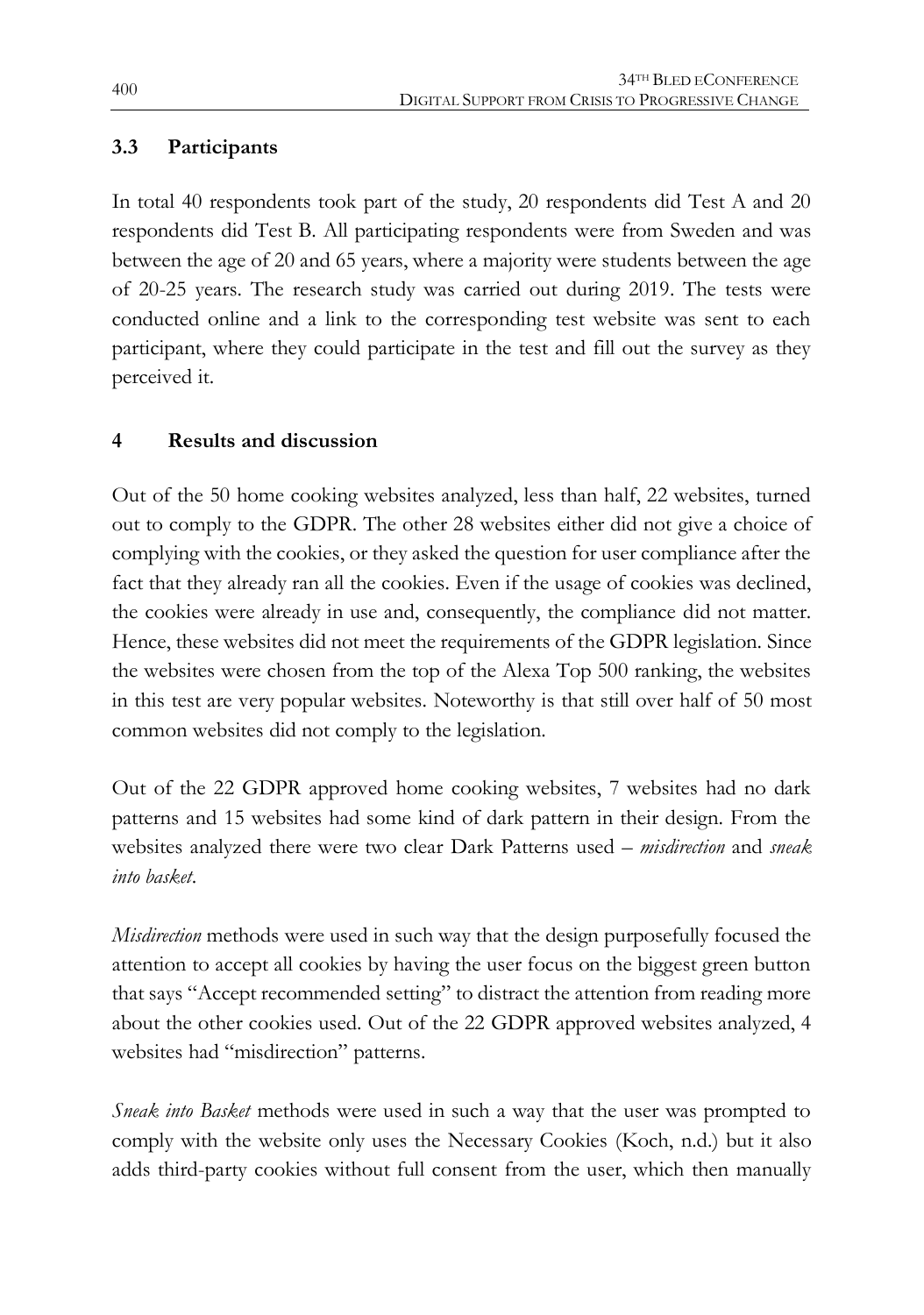have to be removed through the use of an opt-out radio button or checkbox on a prior page. Out of the 22 GDPR approved websites analyzed, 11 websites had a "sneak into basket" design.

The task to present a how-to guide on how to avoid involuntary sharing of data is a seemingly hard task. One could think it would be as simple as being careful of not accepting the Privacy Policies or specifically the Use of Cookies. Maybe to go to the settings of every site and uncheck any unwanted cookie, or do so the first time launching a site. But to give this as convincing advice would give the false impression of having the control of what is being shared and not. Sadly, this is not the case, which can be seen from the results of the website analyses.

#### **4.1 Cookie consent test**

The cookie consent test was done on the two mock-up websites created to simulate the two dark patterns identified in the website analysis described above. The results from the survey show that all participants answered that they did *not* read the Use of Cookies page. One of the participants even expressed their concern about this issue by commenting this in the survey: "I usually get super annoyed when these prompts appear... I always click 'accept' because I have this weird fear that I won't be able to enter if I don't accept the cookies. I want to click 'decline', but for some reason I always accept." In Test A, where the users were shown the small banner cookie prompt a majority (60%) made no decision on either accepting or declining the cookies.

In Test B, with full screen cookie prompt, all participants made a decision, and a majority (80%) accepted the use of cookies. The full screen cookie prompt, however, made it more or less necessary to make a decision to remove the prompt and either continue to the website or go back. Sure, as a user, it is a good thing to feel like you are in control. But if you do not trust the website, does it really matter?

Is it really necessary for websites to use Dark Patterns? The results show that in Test A, a clear majority are not making an active choice of whether they want to accept or decline the cookie. However, when asked "Did you notice the cookie prompt on this site?" both tests resulted in similar answers, where the majority did notice the cookie prompt. However, almost non (in both cases) did read the read the "Use of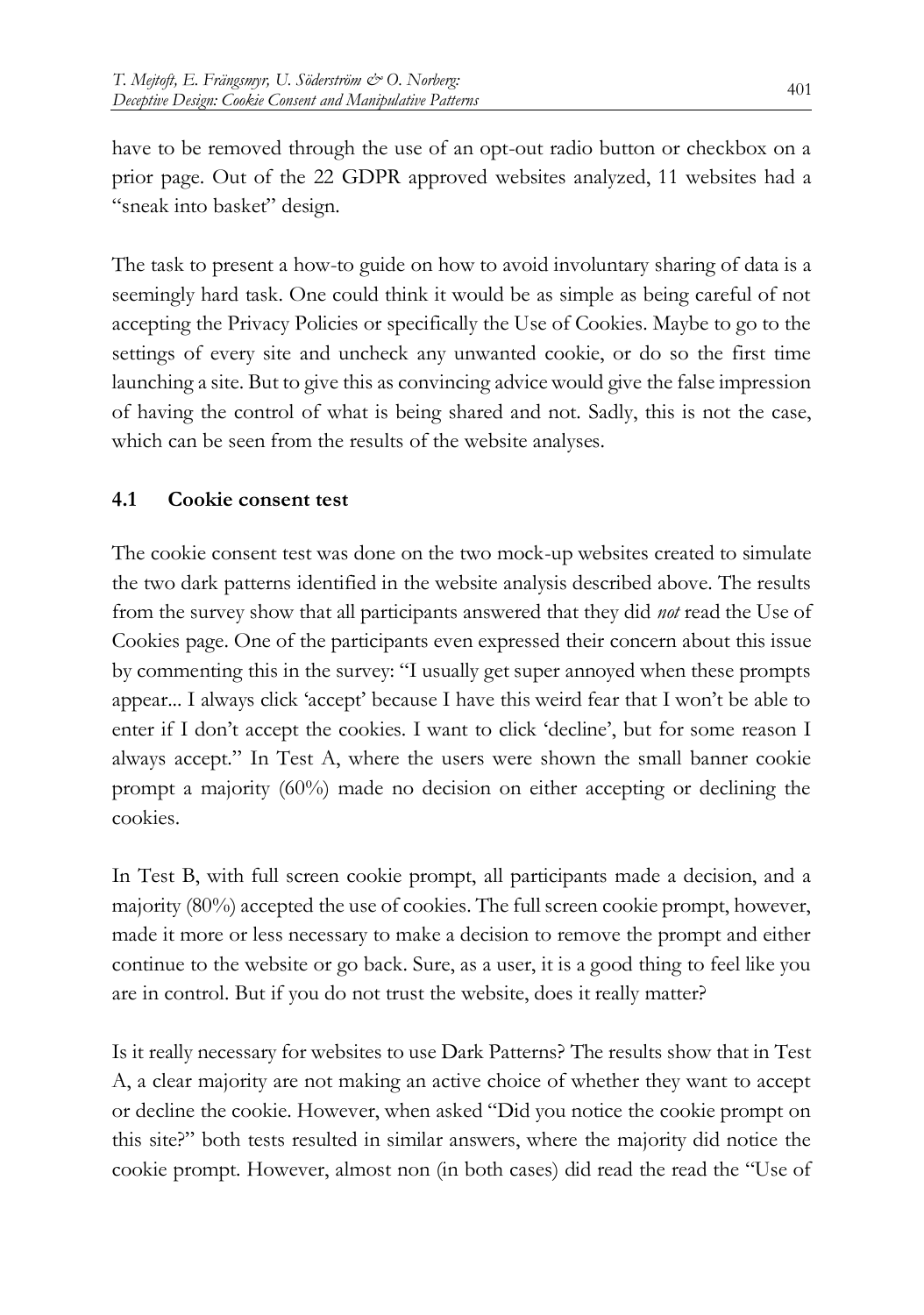Cookies" page. Hence, even though many of the participants made a active choice to accept the cookies, how free is the choice when focus is not on the cookie consent but to consume actually information on the website. It is hard to believe that the users would not care about the privacy, but still no not take time to read through how personal data is used. The symbiosis of the commercial companies' collection of data for customization as well as the privacy and choice of the users have been discussed by e.g. Appelgren, Leckner and Mejtoft (2014).

#### **5 Concluding discussion**

Legislation has become more important for users to avoid involuntarily sharing of personal data. EUs GDPR is one of the more common legislations in recent years. However, looking at the Alexa Top 500 popular websites, only about half of the top websites complied with the legislation. Other ways of getting a user to share data is by designing to deceive the users to, in different ways, give away data. However, to avoid involuntary sharing of personal data it does not matter if deceptive design patterns are avoided or not if the website is not abiding by the regulations. While deceptive design has a purpose to create deceiving design based on the general design principles to make e.g. intuitive choices, it is important that honest design makes us think. Even though legislation tries to move the choices from the website to the user, it is clear that by using deceptive design patterns it is possible to somehow "bypass" the legislation. This is done by purposely designing for moving the users from the reflective situation that the cookie consent should be to an automatic behavior (Hansen & Jespersen, 2013). The most common ways to deceive the users to give away more information than needed, is the patterns *misdirection* and *sneak into basket*. Both of these either trick you into accepting all cookies or show you options but add cookies that are not necessary for function.

One way of dealing with the automatic behavior that cookie consent has become is to purposely introduce more intentional friction into the design that encourage a reflective behavior. Consequently, it is possible to focus on the important elements at hand and make users do reflective choices (Mejtoft, Hale, & Söderström, 2019; Hansen & Jespersen, 2015; Kahneman, 2008).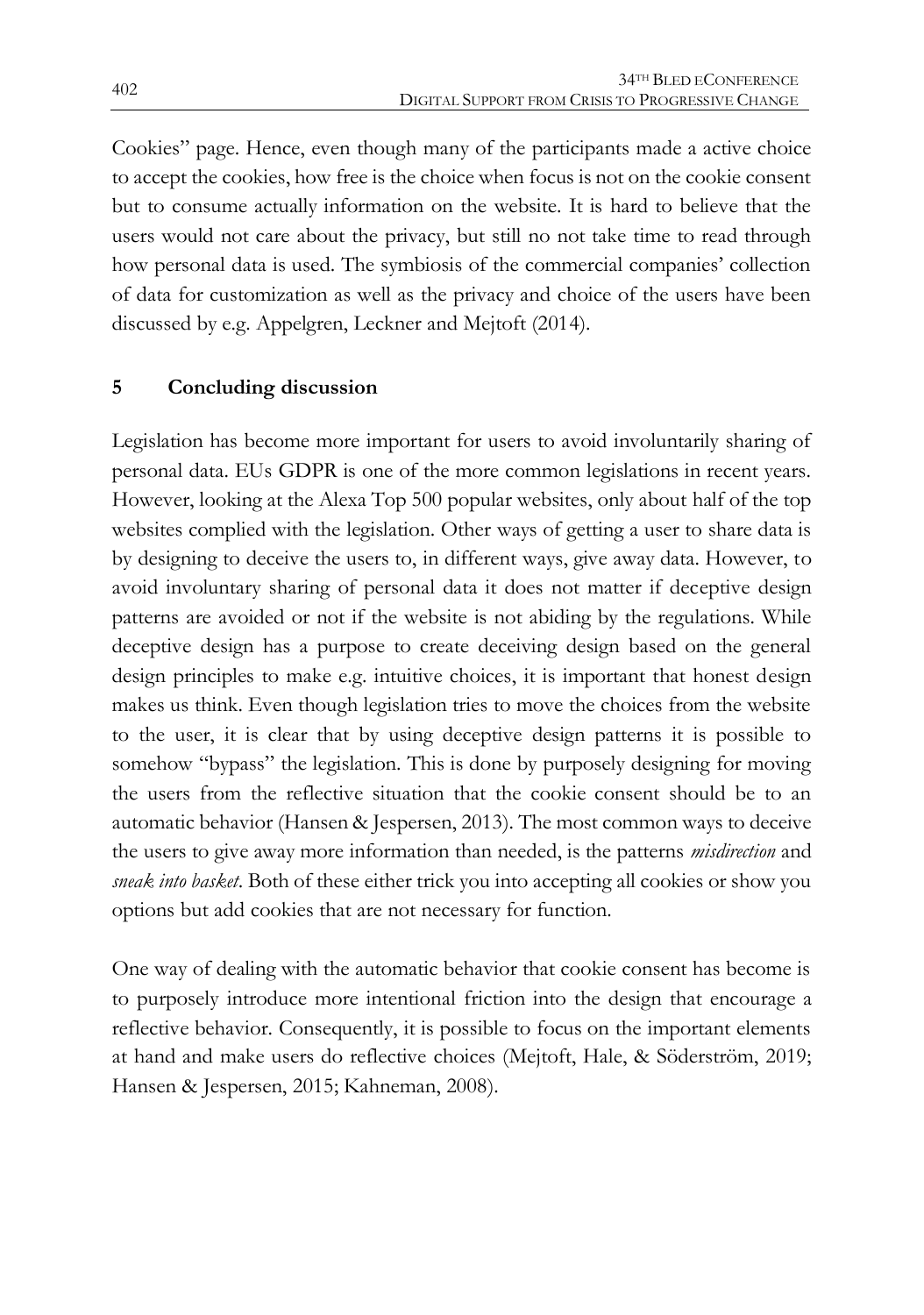Even if websites ask for user compliance there is no way of knowing how they will be using the data without reading the Privacy Policy or Use of cookie page. If the website in question seems to follow the GDPR, the key to limiting sharing of involuntary personal data seems to be (in incremental order); 1) not trusting any websites, 2) become familiar with Developer Tools or Cookie managements for the preferred web browser and 3) make sure to look out for Dark Patterns in the design.

#### **References**

- Appelgren, E., Leckner, S., & Mejtoft, T. (2014). The media consumers' conscious and unconscious choices – a key to understanding the news media consumption of tomorrow. In S. Zlitni, F. Liénard, D. Dula & C. Crumiére (Eds.), Communication électronique, cultures et identités (pp. 521-528). Editions Klog.
- Blackshaw, P., & Nazzaro, M. (2006). Consumer-Generated Media (CGM) 101 (2nd ed.). Technical Report. Nielsen BuzzMetrics. Retrieved December 2, 2020, from http://www.nielsenonline.com/downloads/us/buzz/nbzm\_wp\_CGM101.pdf
- Brignull, H. (2011, November 1). Dark Patterns: Deception vs. Honesty in UI Design. A List Apart 338. Retrieved January 2, 2021, from https://alistapart.com/article/dark-patterns-deceptionvs-honesty-in-ui-design/
- Brignull, H. (2013, August 29). Dark Patterns: inside the interfaces designed to trick you. The Verge. Retrieved June 2, 2020, from https://www.theverge.com/2013/8/29/4640308/darkpatterns-inside-the-interfaces-designed-to-trick-you
- Brignull, H., & Darlo, A. (2019). Types of dark patterns. Retrieved April 2, 2021, from https://www.darkpatterns.org/types-of-dark-pattern
- European Commission. (n.d.). Data protection in the EU. Retrieved April 1, 2021, from https://ec.europa.eu/info/law/law-topic/data-protection/data-protection-eu\_en
- Dabrowski, A., Merzdovnik, G., Ullrich, J., Sendera, G., & Weippl, E. (2019). Measuring Cookies and Web Privacy in a Post-GDPR World. In D. Choffnes and M. Barcellos (Eds.), Passive and Active Measurement (pp. 258–270). Springer.
- Cambridge Dictionary. (n.d.). Deception. Retrieved February 7, 2020, from https://dictionary.cambridge.org/dictionary/english/deception
- D'Onfro, J. (2015, October 3). LinkedIn might have to pay you money for spamming your email contacts. Business Insider. Retrieved June 1, 2020, from https://www.businessinsider.com/ linkedin-settles-class-action-lawsuit-2015-10
- Fogg, B. J. (2009). A Behavior Model for Persuasive Design. In Proceedings of the 4th International Conference on Persuasive Technology (Persuasive '09), Article 40. ACM.
- Gray, C. M., Kou, Y., Battles, B., Hoggatt, J., & Toombs, A. L. (2018). The Dark (Patterns) Side of UX Design. In Proceedings of the 2018 CHI Conference on Human Factors in Computing Systems (CHI '18), Paper 534. ACM.
- Hansen, P. G., & Jespersen, A. M. (2013). Nudge and the Manipulation of Choice. European Journal of Risk Regulation 4(1), 3–28.
- Alexa Internet. (2019). The top 500 sites on the web. Retrieved March 23, 2019, from https://www.alexa.com/topsites/category/Top/Home/Cooking.
- Jaiswal, A. (2018, April 16). Dark patterns in UX. UX Collective. Retrieved June 4, 2020, from https://uxdesign.cc/dark-patterns-in-ux-design-7009a83b233c
- Kahneman, D. (2008). Thinking, fast and slow. Farrar, Straus and Giroux.
- Kaplan, A. M., & Haenlein, M. (2010). Users of the world, unite!. Business Horizons 53(1), 59–68.